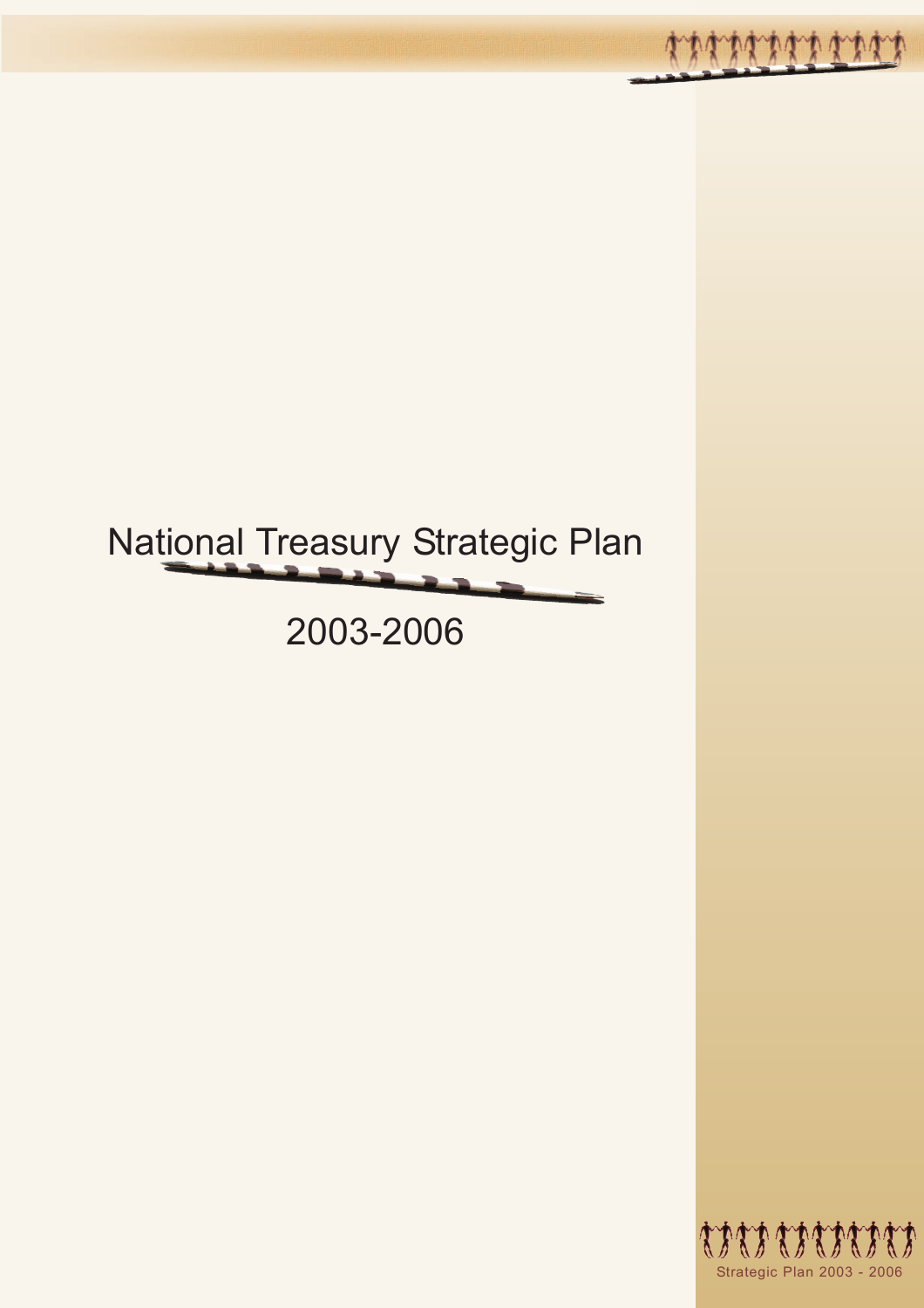ISBN: 0-621-33636-X RP: 39/2003

The 2003-2006 National Treasury Strategic Plan is compiled with the latest available information from departmental and other sources. Some of this information is unaudited or subject to revision.

To obtain copies, please contact:

Communication Directorate National Treasury Private Bag X115 Pretoria 0001 South Africa Tel: +27 12 315 5948 Fax: +27 12 315 5160

The 2003-2006 National Treasury Strategic Plan is also available on www.treasury.gov.za

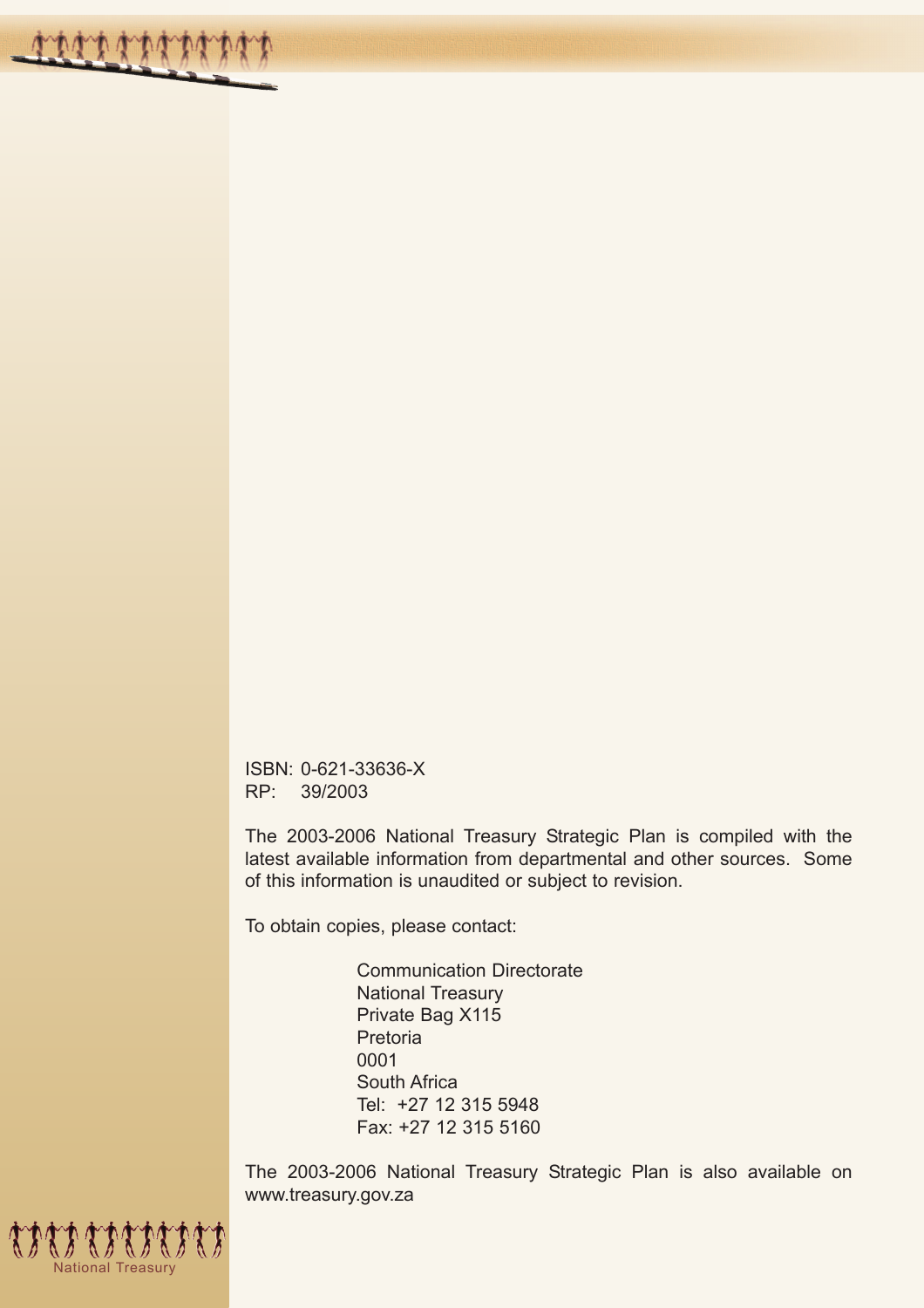# National Treasury Strategic Plan

## 2003-2006

 $\sim$ 



REPUBLIC OF SOUTH AFRICA

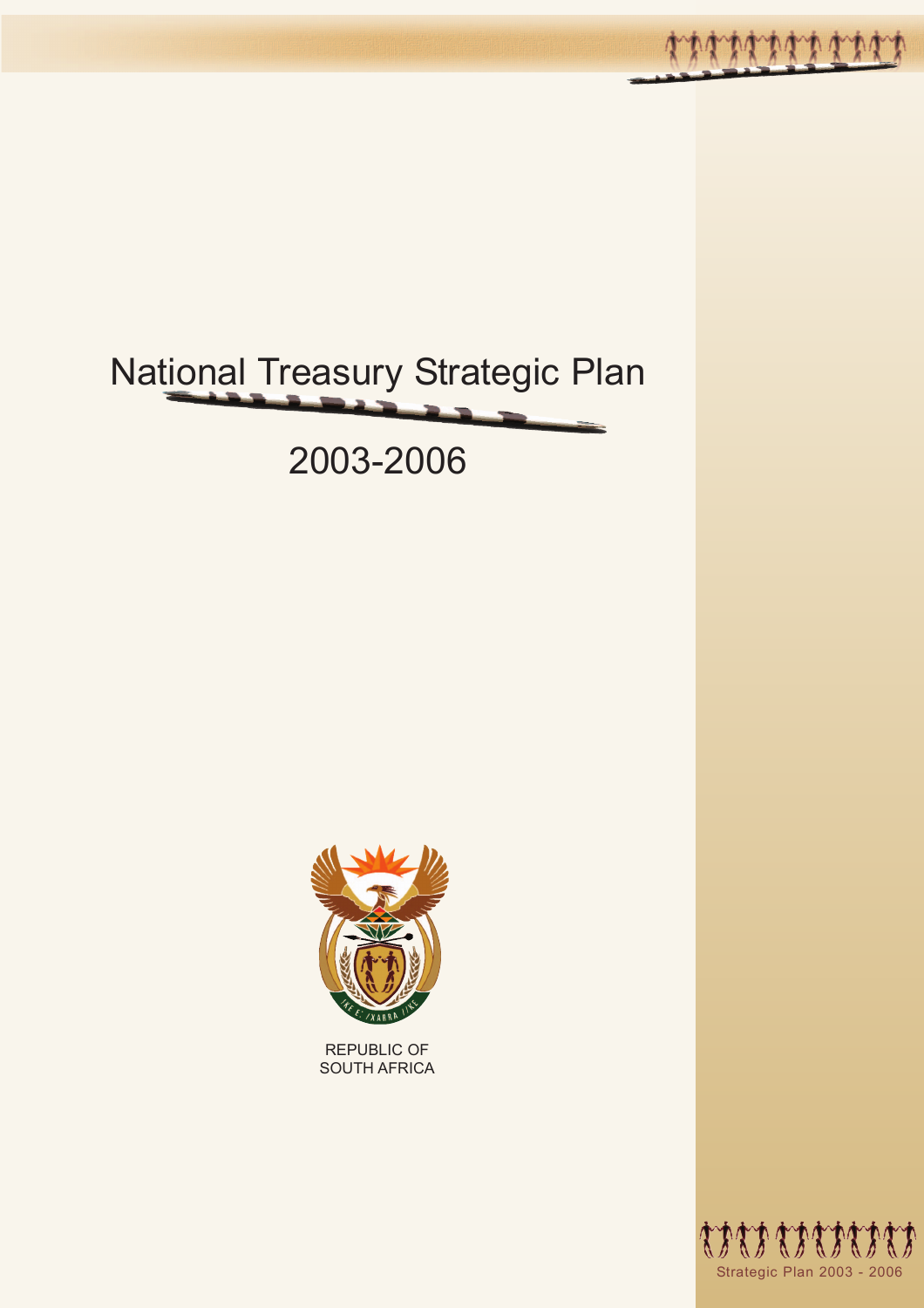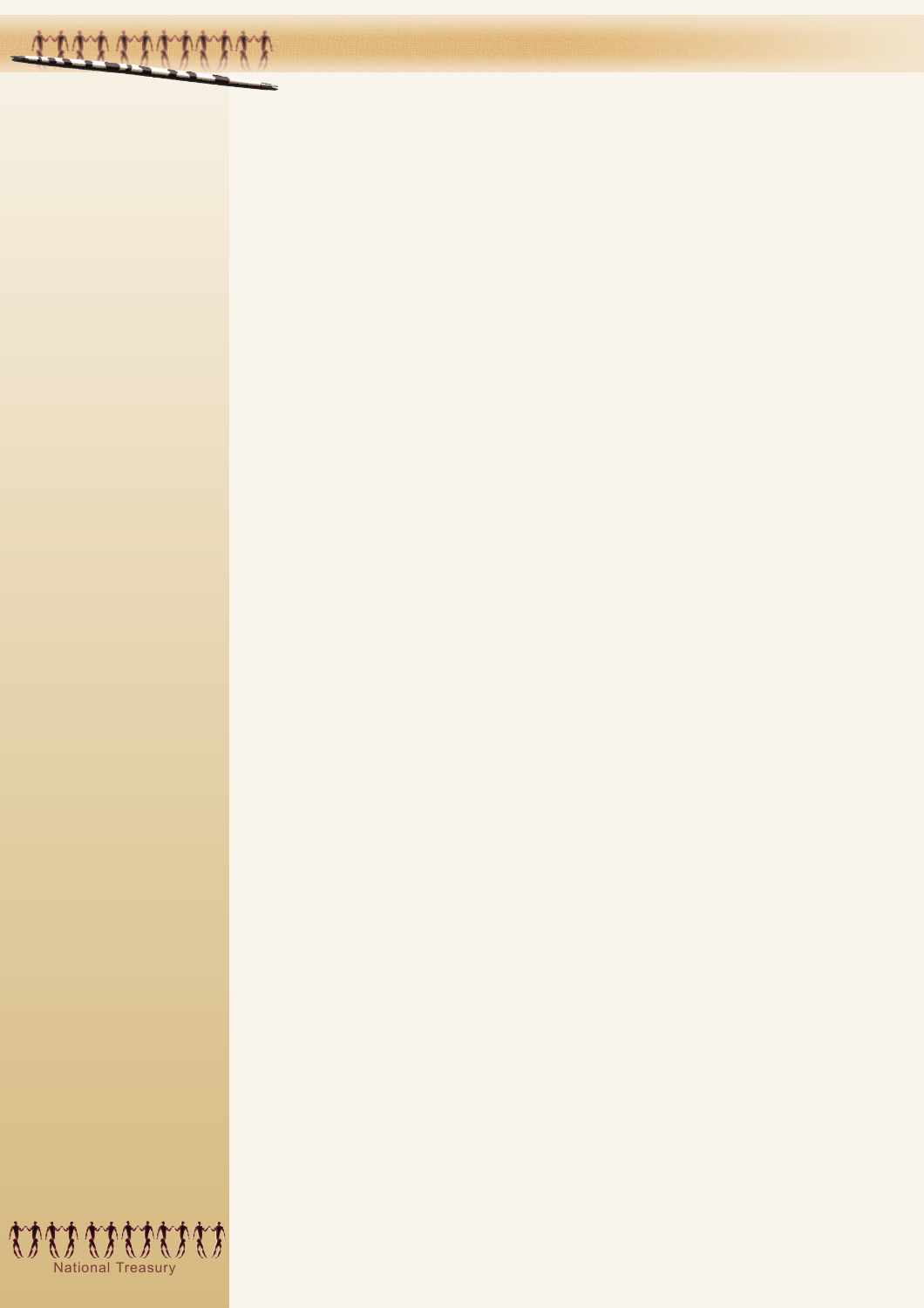Le carreire

*Contents* **CONTENTS**

|                                                           | 7              |
|-----------------------------------------------------------|----------------|
| Minister's statement of policy and commitment             | $\overline{7}$ |
|                                                           | 9              |
|                                                           | 12             |
|                                                           | 13             |
|                                                           | 13             |
|                                                           | 14             |
|                                                           | 15             |
|                                                           | 17             |
|                                                           | 18             |
|                                                           | 21             |
|                                                           | 21             |
|                                                           | 30             |
|                                                           |                |
| Programme 4: Financial Management and Systems             | 66             |
| Programme 5: Financial Accounting and Reporting           | 73             |
| Programme 6: Provincial and Local Government Transfers    | 79             |
| Programme 7: Civil and Military Pensions,                 |                |
|                                                           | 84             |
|                                                           | 89             |
|                                                           | 101            |
|                                                           |                |
|                                                           | 101            |
| <b>ORGANISATION INFORMATION AND</b>                       |                |
|                                                           | 105            |
|                                                           | 105            |
|                                                           | 108            |
| Capital investment, maintenance and asset management plan | 108            |
|                                                           | 108            |
|                                                           | 109            |
|                                                           | 109            |
|                                                           | 110            |

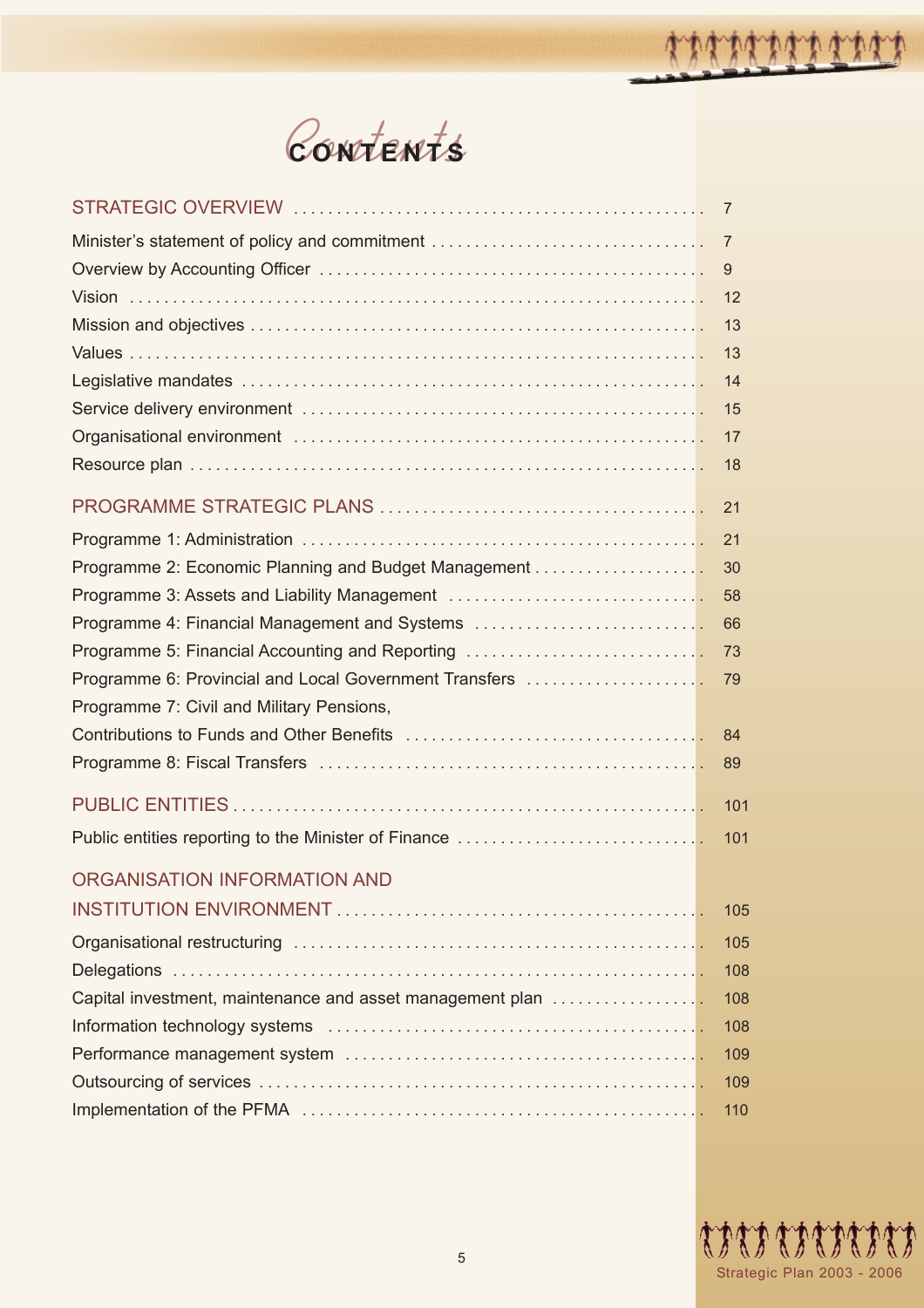

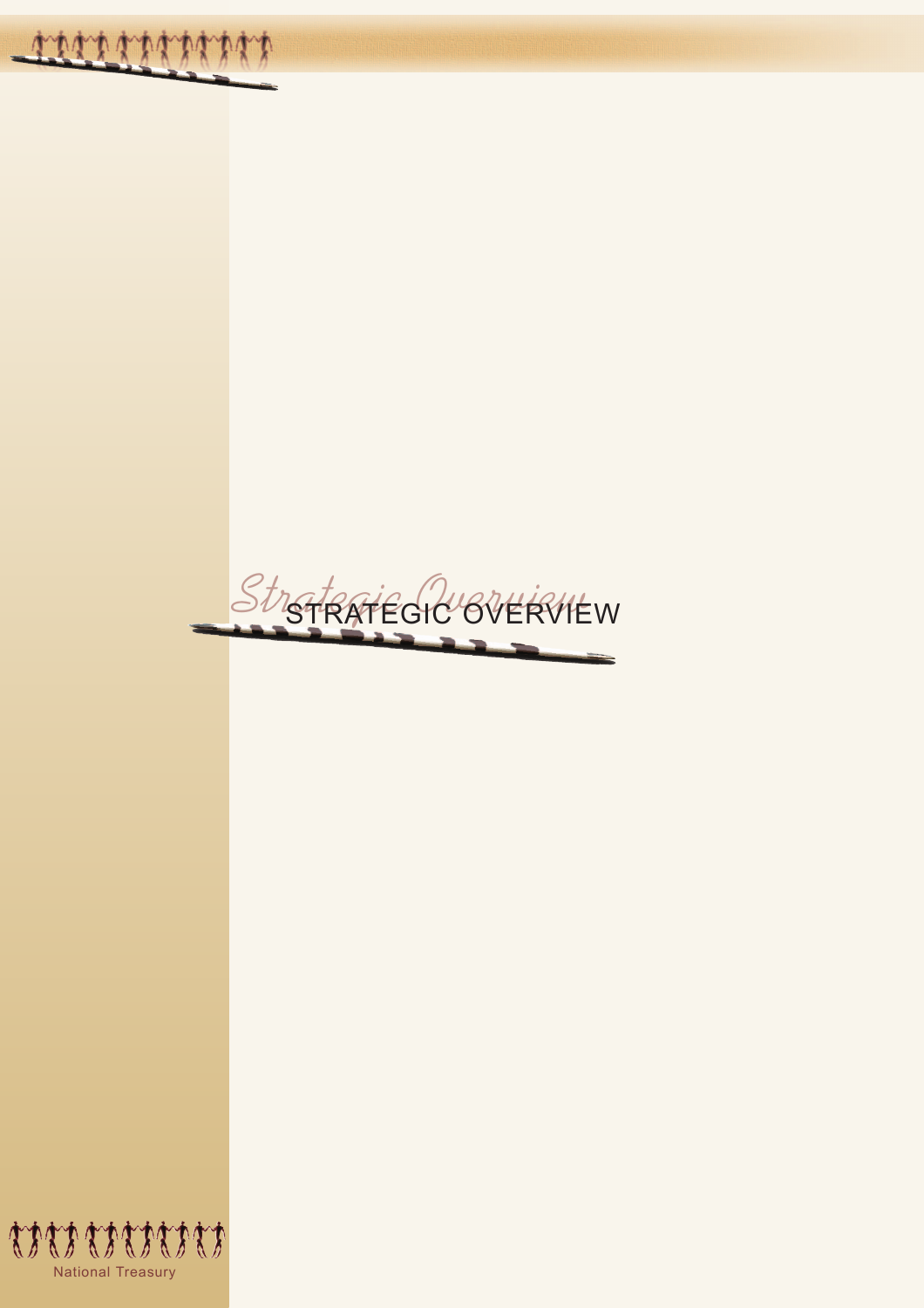Strategic Overview

#### **MINISTER'S STATEMENT OF POLICY AND COMMITMENT**

This year's Budget is the tenth presented to a democratic South African Parliament. In February, we presented the fruits that we are reaping from the prudent, yet tough, economic policy choices made over the past decade.

Ten years ago the economy was in deep recession, growth was negative, inflation and the fiscal deficit high and future prospects low. Today the picture is vastly different. Our economy is growing and our public finances in a healthy state. Inflation has declined dramatically and investment flows have increased. Our macroeconomic and fiscal policies and fundamentals remain solid.

We are able, in the 2003 Budget, to extend and strengthen Government's growth and development strategy, reaping the fruits and increasingly realising our social and economic goals for a "Better Life for All".

Yet, there is by no means cause for complacency. We continue to face the challenges of unemployment and poverty, which, together with the rest of Government, we are charged with eradicating. This requires that we all place our full force behind the challenge, recognising the enormity of the task and the importance of responding to the President's call for improved service delivery to our communities.

The expansionary fiscal stance first signalled in the 2001 Budget is maintained for the 2003 MTEF, with the deficit widening to 2,4 per cent of GDP next year, before declining to 2,3 per cent in 2005/06.

This provides for real annual growth of 4,5 per cent in national and provincial noninterest expenditure to meet Government's expenditure priorities, further cuts in taxes to lower- and middle-income earners, and significant additions to infrastructure development.

Our challenge is to strengthen fiscal analysis capacity, deepening understanding of fiscal trends in the economy and their impact of long-term growth and investment.

One of Government's biggest challenges is creating employment. The Department of Labour is developing an integrated employment strategy in collaboration with the Presidency, the National Treasury and the Departments of Labour, Trade and Industry, Public Works and Provincial and Local Government. Various elements of the strategy will be presented at the Growth and Development Summit later this year.

Developing macroeconomic policies relevant to the challenge of growth and development include deepening South Africa's financial markets, gradually liberalising exchange controls, and improving financial-sector oversight and regulation. Also important, specifically in relation to the development of the Southern African region, is cooperation with neighbouring Southern African Development Community (SADC) countries on issues such as taxation, promoting investment and economic integration within the region. Our involvement in the New Partnership for Africa's Development (Nepad) remains a key focus and, more particularly, Africa's economic integration

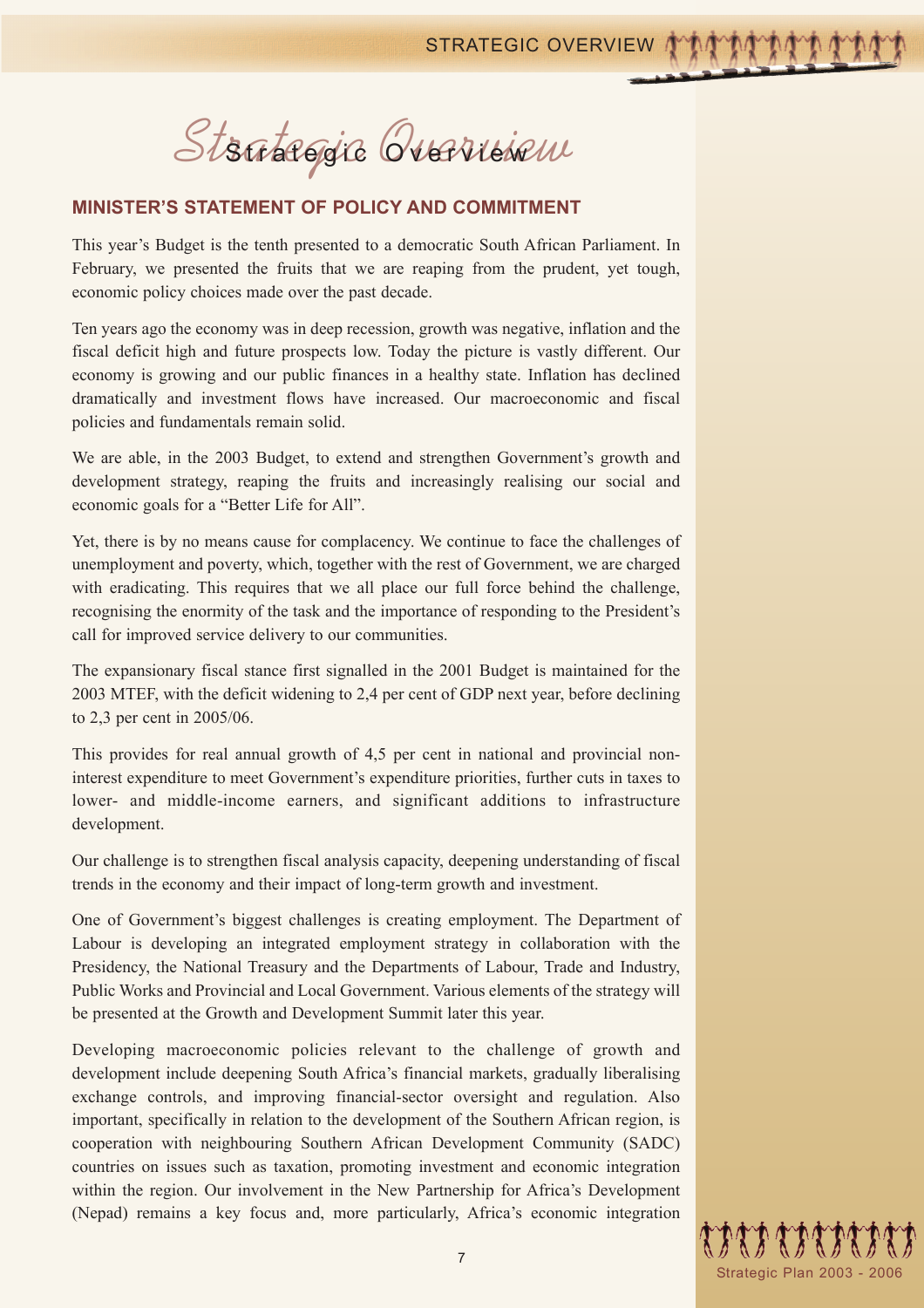through appropriate policy, governance and institutional development.

We continue to engage actively with multilateral institutions, including the International Monetary Fund, the World Bank, the G20, and the G24. Over the next three years we intend to strengthen our engagement, focusing on shaping the global development policy agenda to improve development policies for African economies and to increase the level of aid flows. These engagements share the fruits that we now enjoy, enhancing sustainable growth and development across the region.

Notwithstanding these achievements, the national Budget, and its outcomes, is the test of our achievements. Government plans its programme of delivery over a three-year period and the challenge is to implement our policy choices in a manner that holds us accountable to the people we serve. In particular, the *Estimates of National Expenditure* outlines the spending plans and priorities of each government department. For the first time, measurable objectives are introduced for each programme within a department's budget vote, as prescribed by the Public Finance Management Act. The introduction of these objectives raises the level of Government's commitment to budgetary transparency and accountability for expenditure outputs.

Departments are now required to publish three-year strategic plans, outlining the strategic and measurable objectives and service delivery targets. These plans are resourced through the departmental MTEF allocations. Service delivery progress against plan is reported on in departmental annual reports, completing the accountability cycle.

The presentation of strategic plans enhances transparency of the budget process, fundamentally changing the way in which Parliament and society engage with the Budget.

I would like to thank Maria Ramos, Director General of the National Treasury, and her team for their outstanding work.

Alumel

**Trevor Manuel** Minister of Finance

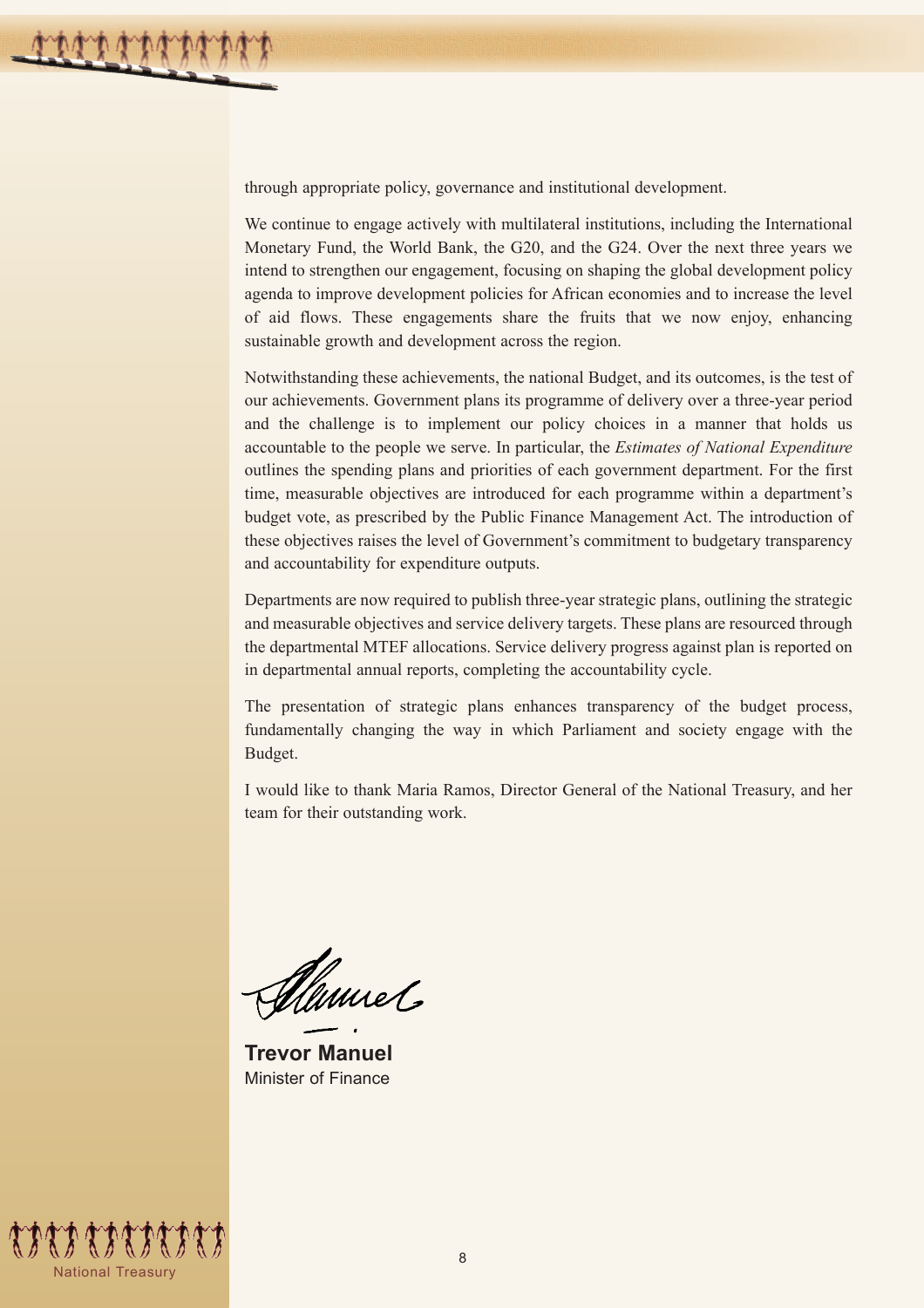#### **OVERVIEW BY ACCOUNTING OFFICER**

Prudent fiscal policy and excellent financial management are the cornerstones of government finances. Having made the hard choices over the past few years, we are now able to reap the fruits of a greatly improved economy and enhanced social services for all South Africans.

Over the next three years, the National Treasury will focus on ongoing fiscal and budgetary reform aimed at promoting sustainable growth and development, poverty reduction, enhancing budgetary transparency and improving financial management. In particular, the *Budget Office, Public Finance, Intergovernmental Relations* and *Economic Policy and International Relations* divisions will intensify their efforts to develop and implement appropriate policies and legislation that contribute towards poverty reduction and enhance job creation.

A key player in the evolving intergovernmental system, the National Treasury will continue to focus on the implementation of financial and budget reforms underpinned by the Public Finance Management Act. Provinces and local government are at the forefront of delivery and efforts to improve their performance remain high on the Treasury agenda.

The recent publication of the *2003 Intergovernmental Fiscal Review* provides a consolidated review of how the nine provinces and 284 municipalities fund basic and social service delivery. We are pleased to report that provincial finances are stabilising and attention is now focused on improving the quality of spending in health, education and social development. At the local level, this year will see the introduction of the Municipal Finance Management Bill that extends and deepens financial management and budget reforms to municipalities.

South Africa's robust economic performance in the face of global turbulence is, in part, due to the strength and stability of our financial section and systems. Nepad and regional policy reform remain key foci of the National Treasury, more particularly, Africa's economic integration through appropriate policy, governance and institutional development. Commitment to regional collaboration is borne out by our focus on developing and implementing proposals for regional financial sector strengthening and integration. Efforts to minimise the extent of global economic "contagion" and volatility include examination of policies to manage capital account shocks and managing the transition from exchange controls to prudential regulation of the foreign investment of institutional investors.

Efficient management of public sector debt is a further priority for the National Treasury. In an environment of considerable global economic turmoil, South Africa's domestic and foreign debt continue to attract increasing demand. Furthermore, we project a decline in state debt costs to 3,8 per cent of GDP in 2005/05, releasing further resources for spending on Government's social and economic priorities.

Debt management activities ensure that we finance the government budget deficit at the lowest possible cost and risk. This means borrowing in the domestic and foreign markets, ensuring continued access to both markets and enhancing their liquidity through the issue of tradeable instruments, such as inflation-linked bonds. Our borrowing strategy is

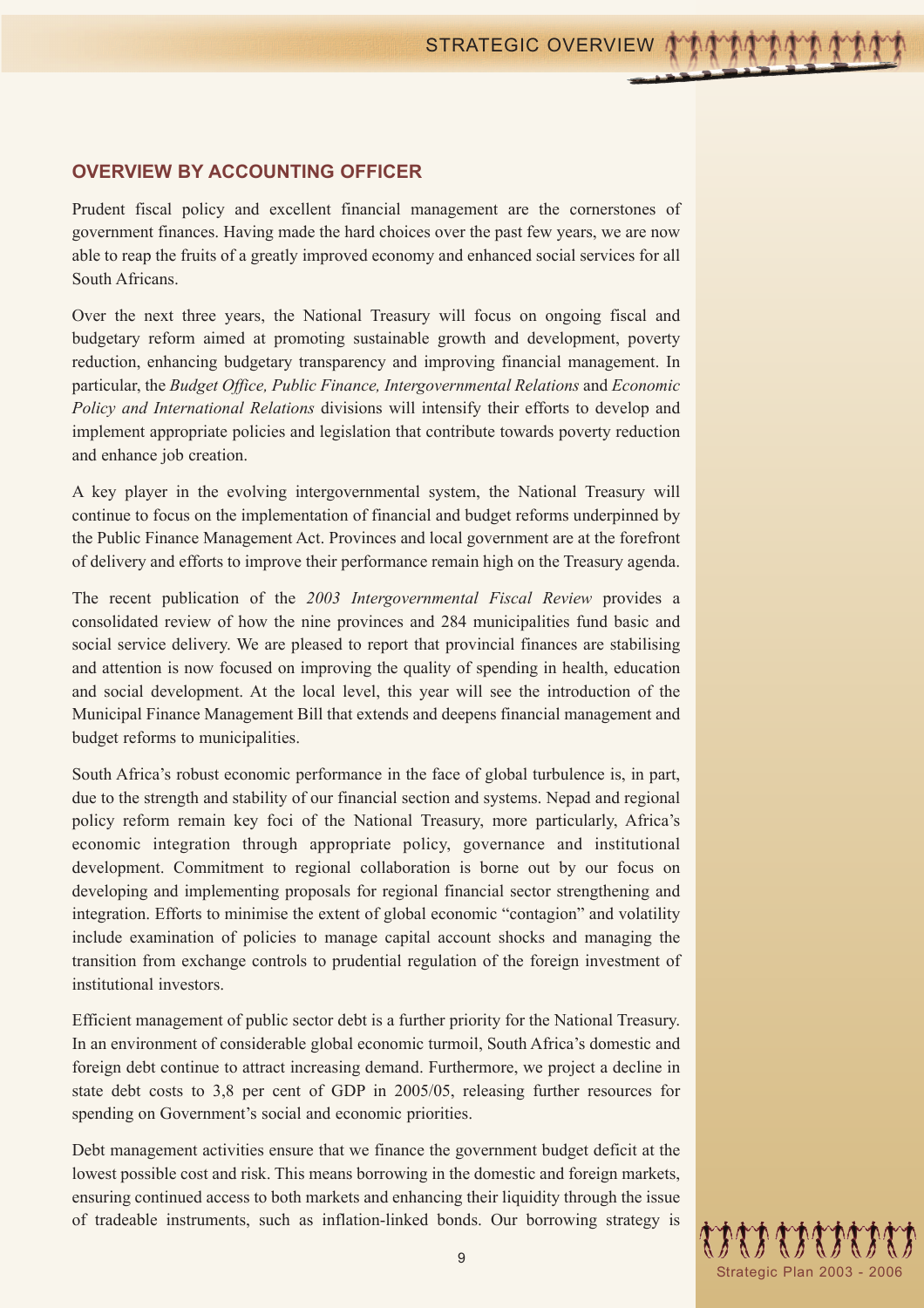complemented by prudent cash-management activities that ensure appropriate monitoring and regulation of cash movement.

Strengthening fiscal analysis capacity within the National Treasury in line with international trends and requirements towards robust public financial management. Following the Asian financial crisis in 1998, multilateral institutions and governments around the world agreed to implemement a system of reviews of performance (Reports on Standard Codes or ROSCs) by governments on a broad range of policy issues. South Africa is one of a few countries to have completed all 11 of the ROSCs instituted by the International Monetary Fund and the World Bank.

Cabinet this year has identified the reform of government procurement policies as a key priority. Following the completion of a countrywide procurement assessment, the National Treasury developed and published for comment a *Policy Strategy to Guide Uniformity in Procurement Reform Processes in Government*. The strategy is aimed at promoting sound financial management and uniformity in the implementation of procurement reform initiatives across Government. It also provides the framework for review of the Preferential Procurement Policy Framework Act and its Regulations, ensuring that they contribute more effectively towards meeting Government's objectives for black economic empowerment over the medium term.

National Treasury intends to build on the progress made in public sector financial management and accounting. In this respect, the Accountant General's Office has initiated a complete process to draft formats for annual financial statements, ensuring that there is greater uniformity in reporting across national and provincial departments. The team has also circulated an internal audit framework for comment by all stakeholders. Strengthened capacity in the Accountant General's Office will enable it to roll out implementation of improved formats for financial reporting by national and provincial government and lead the migration of financial accounting and reporting towards Generally Recognised Accounting Practices (GRAP).

The finalisation of the restructuring of the National Treasury will be a key outcome of our budget vote. This process has now reached a stage where the absorption of staff and the redeployment of excess staff, where possible, are being implemented.

Our restructuring process has also necessitated a re-evaluation of our information technology environment. We intend to overhaul and completely restructure our Information Technology unit over the next 18 months, ensuring that the revised information technology strategic and service delivery plan that meets the National Treasury's business requirements as set out in its *Strategic Plan* for the 2003 MTEF period.

Management coordination and human resource development will remain key foci of the Treasury work programme over the next three years. We have created the position of Chief Operating Officer in the Office of the Director General to manage interventions in three critical areas – managerial support and coordination, targeted policy support and coordination, and streamlined administrative support and coordination.

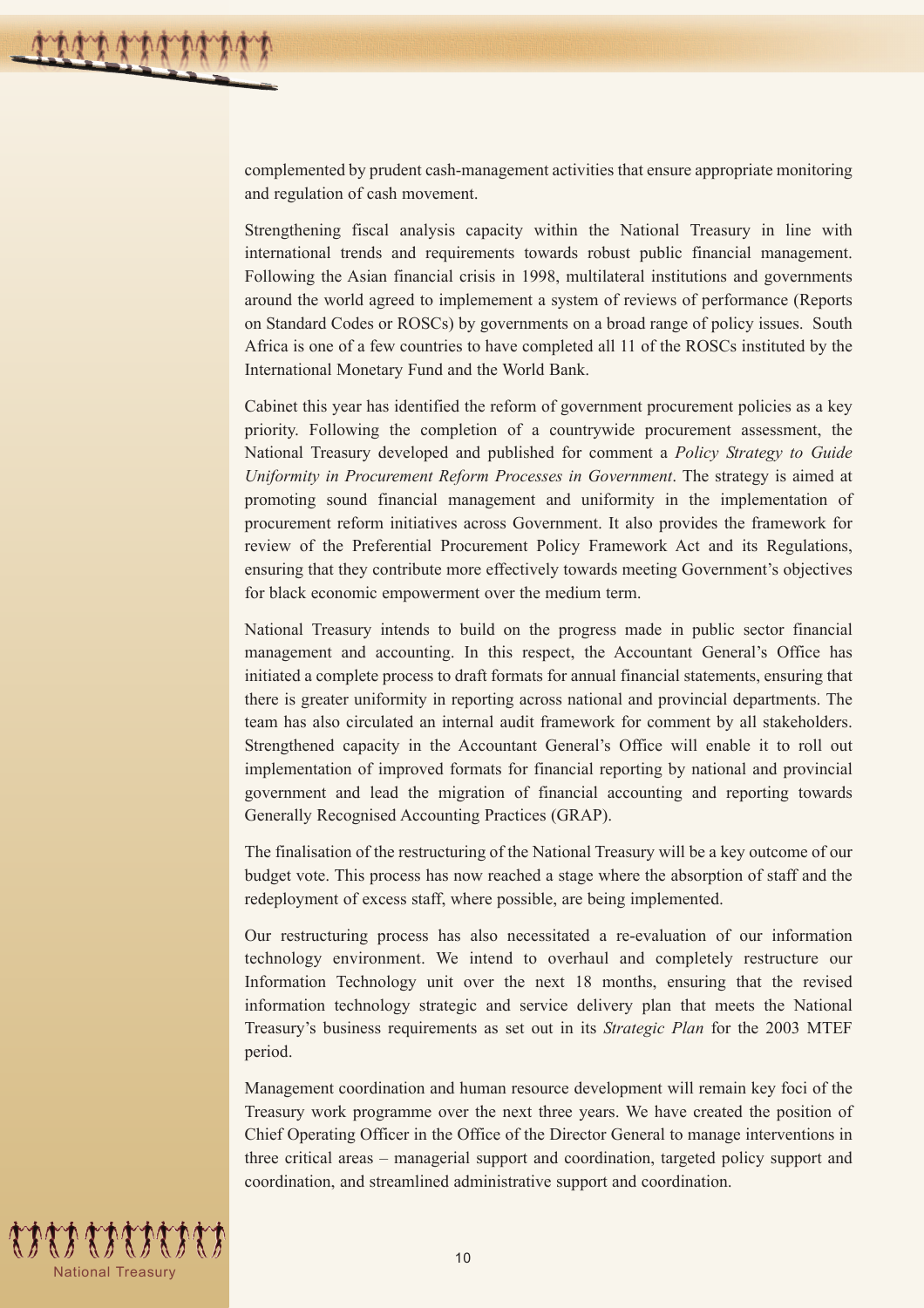Over the next three years, the Department will implement improved human resource processes, procedures and systems. Key among these is the implementation of new performance management and personal developmental systems, ensuring completion of performance contracts for all senior management and providing for further employee training and development at all levels.

On the financial management side we are pleased with the appointment of a new Chief Financial Officer and increased management capacity in that unit. Key priorities include the finalisation of the Department's financial manual and further progress on National Treasury delegations.

Our Legal Services unit has produced sterling work over that last period and provides a fundamental support function to the Department and the Ministry. National Treasury will strengthen the unit further over the next three years to enable it to provide legal services on a wider range of domestic and international finance legislation.

It is envisaged that, in support of the National Treasury's policy agenda for financial and fiscal reform, funds will be required to assist in passing and implementing significant pieces of legislation. These include the Municipal Finance Management Bill, the Financial and Fiscal Commission Amendment Bill and the Money Bills Amendment Procedure Bill. Proposed constitutional amendments to ensure appropriate interventions in municipalities faced with financial emergencies will be a major legislative item over the medium term.

This *National Treasury Strategic Plan for 2003-2006* provides details of our priorities and programmes for the next three years. Read together with Vote 8 of the *2003 Estimates of National expenditure* and our *2002/03 Annual Report*, to be published in August this year, it provides critical insight into the priorities and performance of the National Treasury team. We thank Minister Trevor Manuel and Deputy Minister Mandisi Mphahlwa for their continued guidance and support.

Maria Zan 57

**Maria Ramos** Director General

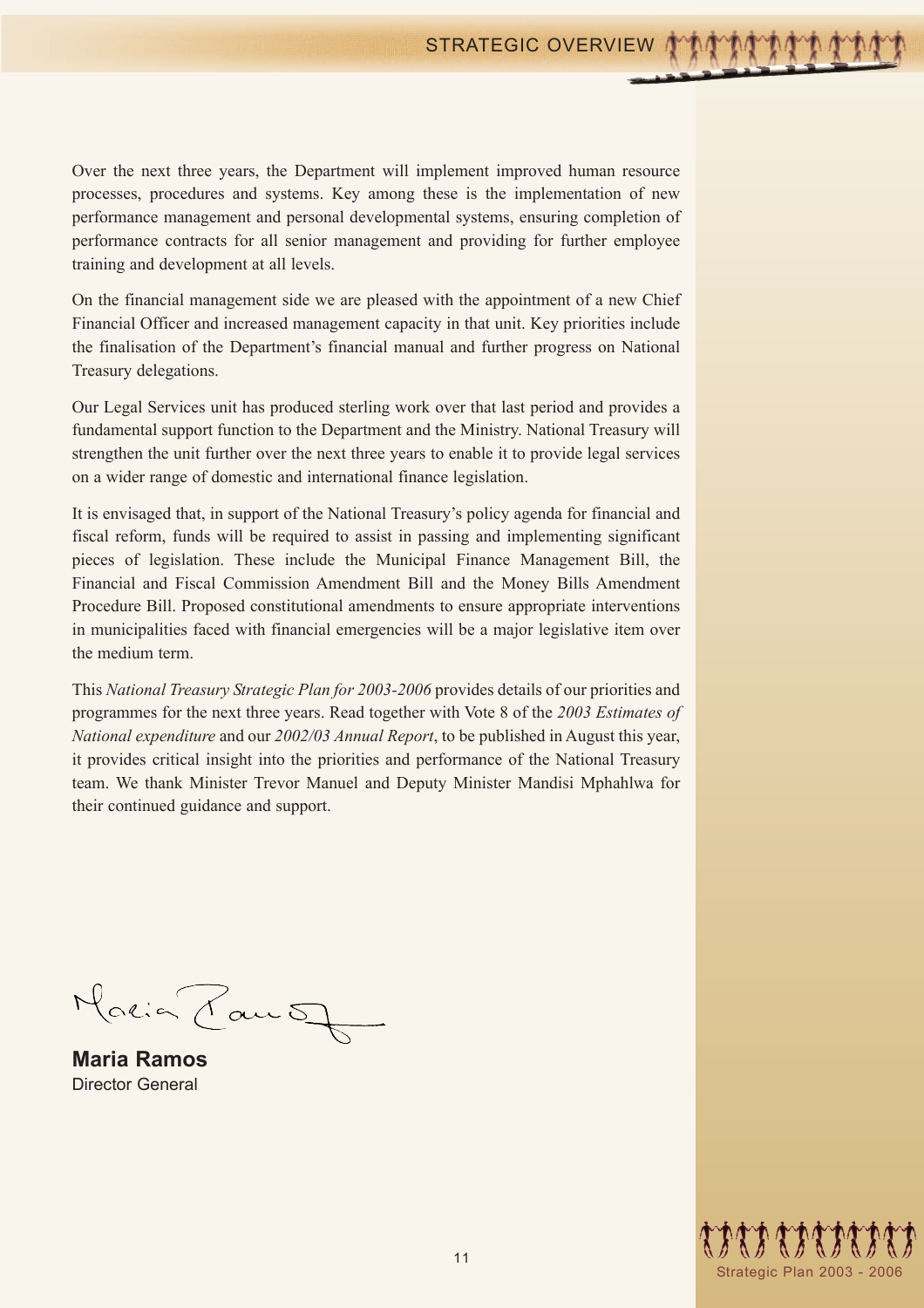### **VISION**

The National Treasury is the custodian of the nation's financial resources. We hold ourselves accountable to the nation to discharge our responsibilities professionally and with humility, and with the aim of promoting growth and prosperity for all.

We aspire to the highest standards of financial management and fiscal discipline. We acknowledge the importance of delivering excellent service and in this endeavour work as a team, planning with precision and executing with enthusiasm and commitment, striving at all times to improve our performance.

Our staff is a valued asset. We will invest in them, affording them opportunities to enhance their skills, to access the best technology and to advance their careers to their fullest potential.

In our dealings with the public and with our colleagues we will act transparently and with integrity, showing respect and demonstrating fairness and objectivity.

In achieving these things, we will honour the faith that the South African public has placed in us.

والمتحلفة

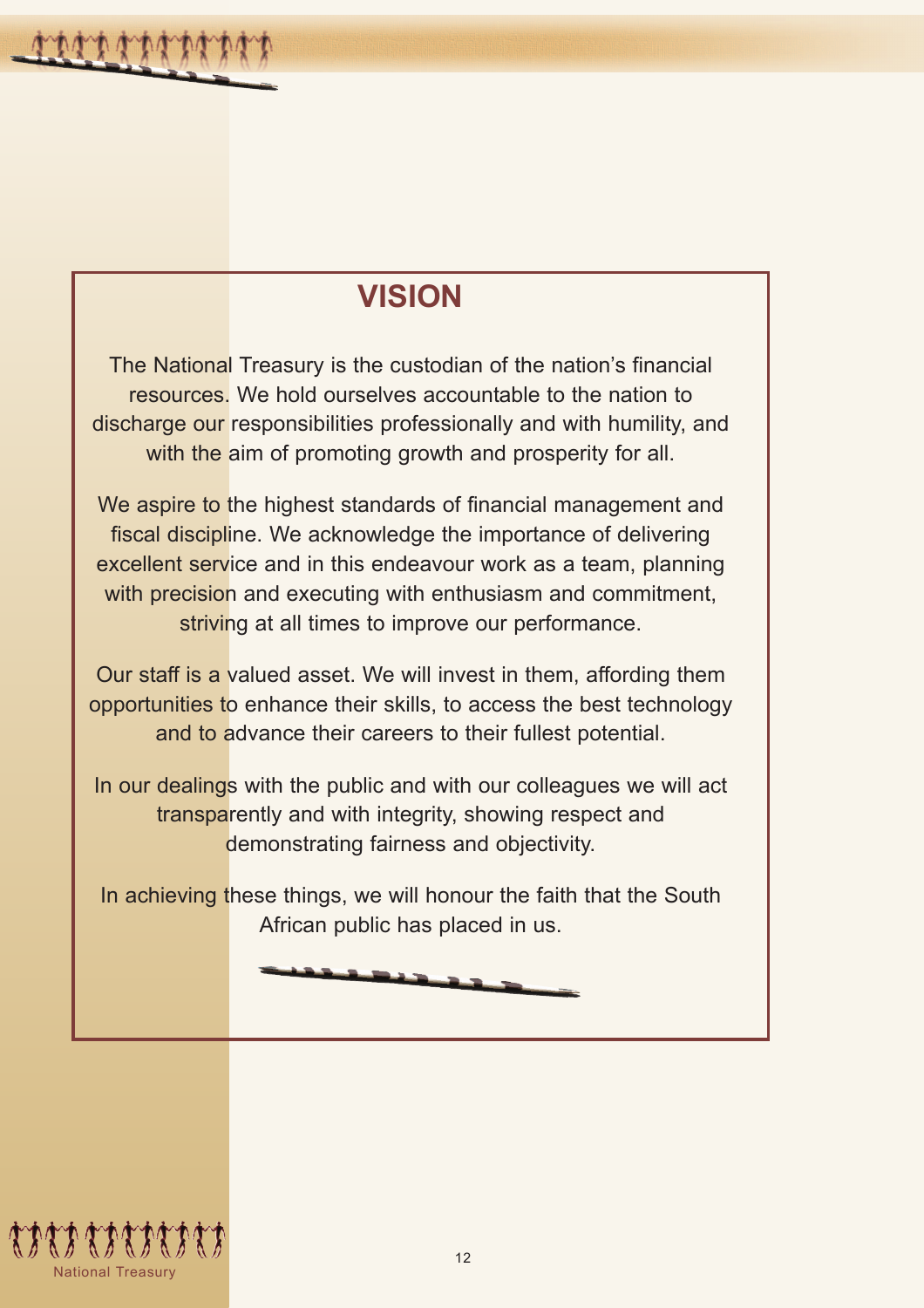### **MISSION AND OBJECTIVES**

The National Treasury aims to promote economic development, good governance, social progress and rising living standards through accountable, economic, efficient, equitable and sustainable management of public finances.

We endeavour to advance economic growth and income redistribution and to prepare a sound and sustainable national Budget and equitable division of resources between the three spheres of government.

We strive to equitably and efficiently raise fiscal revenue while enhancing the efficiency and competitiveness of the South African economy and to manage Government's financial assets and liabilities soundly.

We promote transparency and enforce effective financial management.

### **VALUES**

As custodians of the nation's financial resources, the National Treasury is accountable to the nation through public and parliamentary process. We discharge our responsibilities professionally and with humility and adhere to the highest standards of financial management and fiscal discipline.

We value teamwork, sound planning and enthusiasm and always strive to improve our performance. Respect for and investment in our staff is an important part of our values.

The National Treasury will act transparently, with integrity, respect, fairness and objectivity and we honour the faith of the South African public.

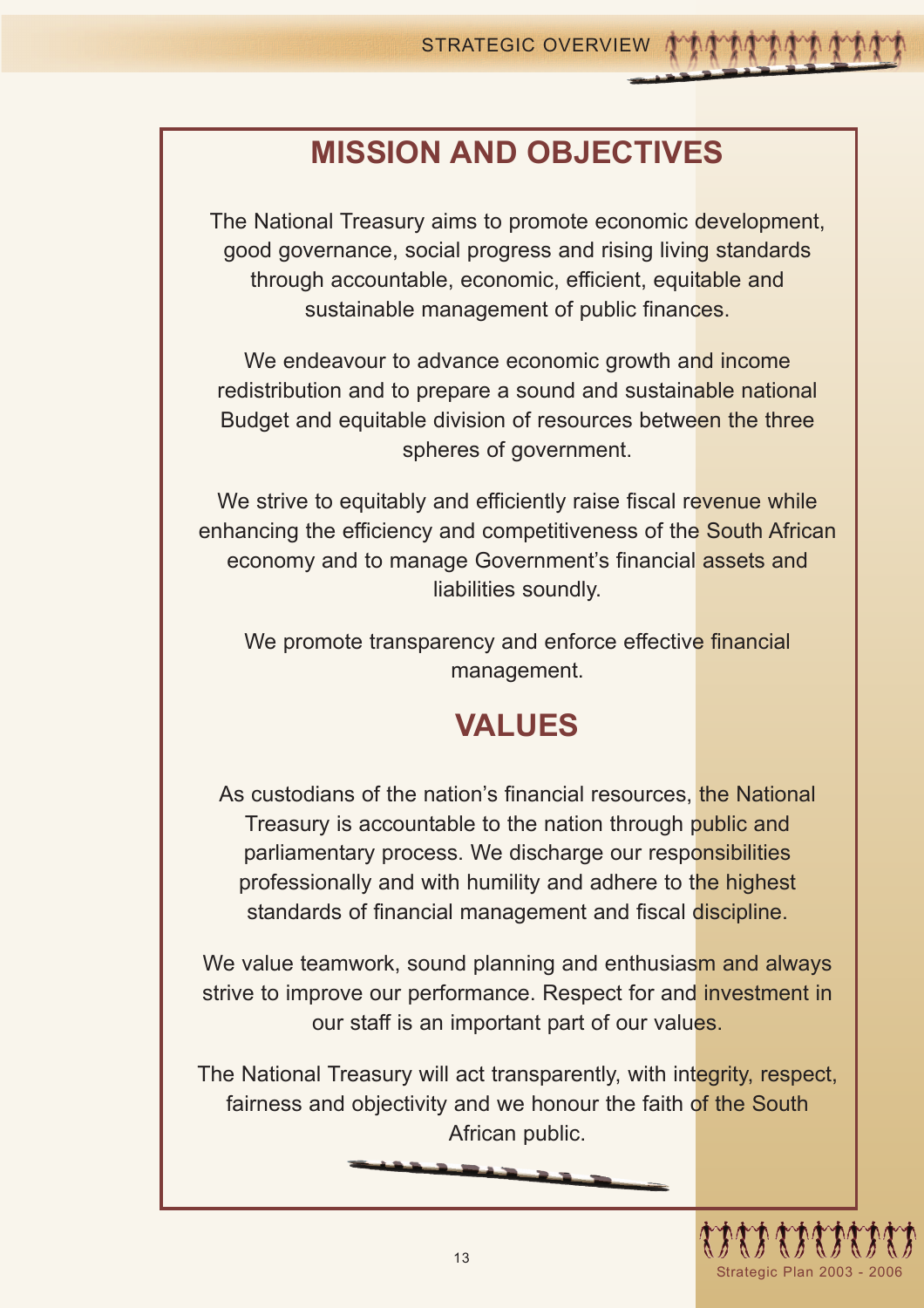With its role defined within the Constitution of the Republic of South Africa and in the Public Finance Management Act, the National Treasury is responsible for promoting the national Government's fiscal policy framework and coordinating macroeconomic policy. We

coordinate intergovernmental financial and fiscal relations and manage the budget preparation process. The National Treasury exercises control over the implementation of the annual national Budget, including any adjustments Budgets. We facilitate the implementation of the annual Division of Revenue Act, monitor the implementation of provincial budgets and promote and enforce transparency and effective management in respect of revenue, expenditure, assets and liabilities of departments, public entities and constitutional institutions. We also perform other functions assigned to the National Treasury in terms of these Acts.



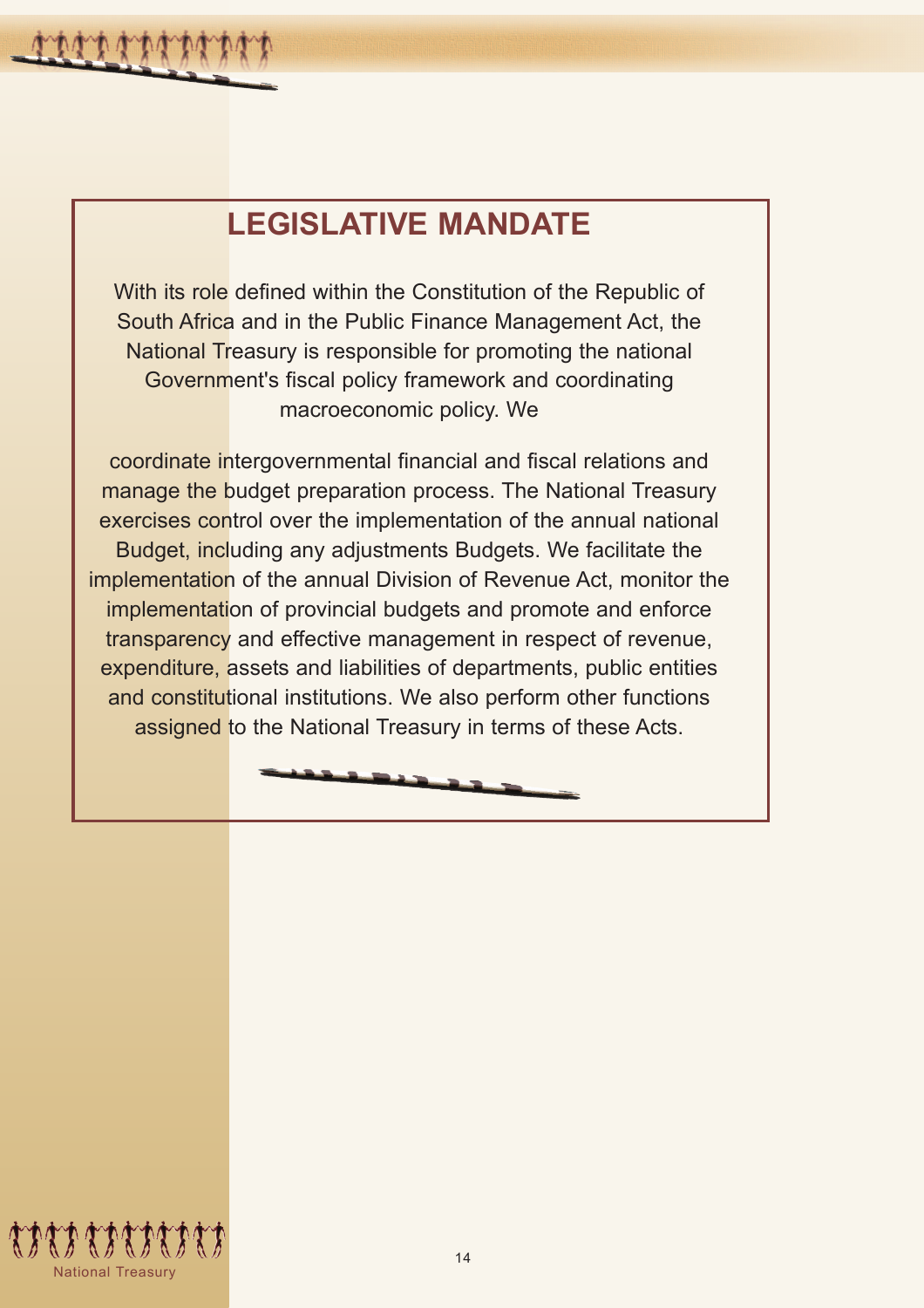#### **SERVICE DELIVERY ENVIRONMENT**

The National Treasury manages its service delivery and implements its broad priorities through the activities of the Department's eight programmes. Our ongoing fiscal reform is aimed at promoting sustainable growth and development, poverty reduction, enhancing budgetary transparency and improving financial management. We continue to develop systems to improve the monitoring and reporting of public expenditure, enhancing transparency and accountability, thereby contributing to improved service delivery over the medium term.

On the financial management priorities, the development of public sector accounting rules will help to enhance the quality, accuracy and usefulness of Government's financial statements. National Treasury is helping to design and implement financial statements, which will be in line with the Generally Recognised Accounting Practice (GRAP) standards, currently being set by the Accounting Standards Board.

#### **Macroeconomic policies**

Our macroeconomic policies are developed to be relevant to the challenges of globalisation and include deepening South Africa's financial markets, gradually liberalising exchange controls, and improved financial sector oversight and regulation. We actively engage in the development of the Southern African region through cooperation with neighbouring Southern African Development Community (SADC) countries on issues such as taxation, promoting investment and economic integration within the region.

#### **Stronger relationship with provincial and local government**

A key area where progress has been made is in the development of the National Treasury's relationship with other spheres of government. Here, the National Treasury has sought to articulate consistent policies, which promote development and increase social and economic equality. One way in which it pursues this objective is through the enactment of the annual Division of Revenue Act, which governs the management of grants to both the provincial and local spheres. New frameworks for the allocation of these grants provide sharper definitions of the purpose and intended outputs for each grant. This enhances transparency and is expected to lead to improved delivery.

The ongoing evolution of the system of intergovernmental fiscal relations will be achieved at the provincial level by rationalising grants to ensure that there are fewer, but better-administered grants. With the turnaround in provincial infrastructure investment, it is envisaged that the Provincial Infrastructure Grant will be phased into the equitable share. Future initiatives will focus on institutionalising good practices in relation to infrastructure planning, supply-chain management (procurement) and delivery. At the local government level the priority will be to reinforce budget reform and financial management. The aim is to assist municipalities to enhance their financial management capacity and to strengthen the link between policy, planning and budgets.

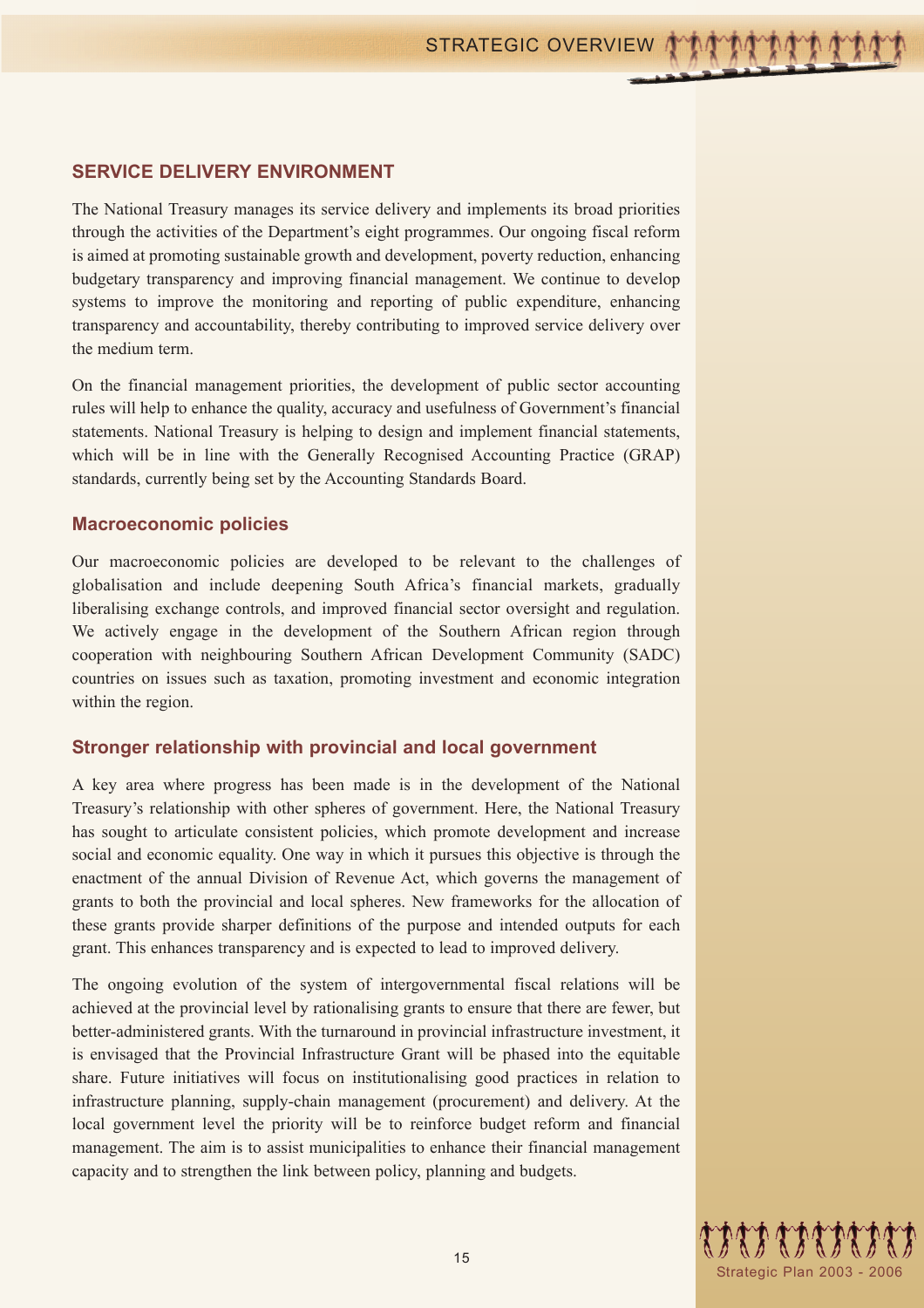Transforming public sector financial management is a key objective of the National Treasury. To this end, the Department is implementing the Public Finance Management Act (and the Municipal Finance Management Act when the latter is enacted), and providing and managing appropriate systems for monitoring and managing expenditure. It is rolling-out financial management systems, which will ensure not only the transparency of expenditure but also the effective and efficient use of scarce resources to achieve social transformation. These systems for enhancing the integrity and effectiveness of supply-chain and expenditure management have been among the most important of National Treasury's reforms.

#### **Appropriate tax policies**

The South African Revenue Service, a public entity reporting to the Minister, has consistently exceeded its revenue targets and has been most efficient and effective in its revenue collection. It has introduced e-filing and payments, implemented a capital gains tax, changed the nature of taxation from source based to residence-based, and also developed a risk-management approach to compliance, with emphasis on the measurement of the tax gap and the identification of high-yield strategies.

Reviewing the taxation of retirement savings, introducing a mining royalty tax, considering tax measures to support investment and enhancing revenue-estimation capacity will form a part of the development of appropriate tax policies for the country.

#### **Managing public sector debt**

Our Asset and Liability division is charged with the efficient management of public sector debt. This division manages the financing of the budget deficit. Mechanisms for financing the government deficit for the 2003 budget year are currently being put in place. These include borrowing in the domestic and foreign markets and using the proceeds of the restructuring of state-owned enterprises. The main objective is to finance at a lower cost while taking cognisance of the risk limits. This approach will be implemented within a prudent cash management framework that ensures that the movement of cash is properly monitored.

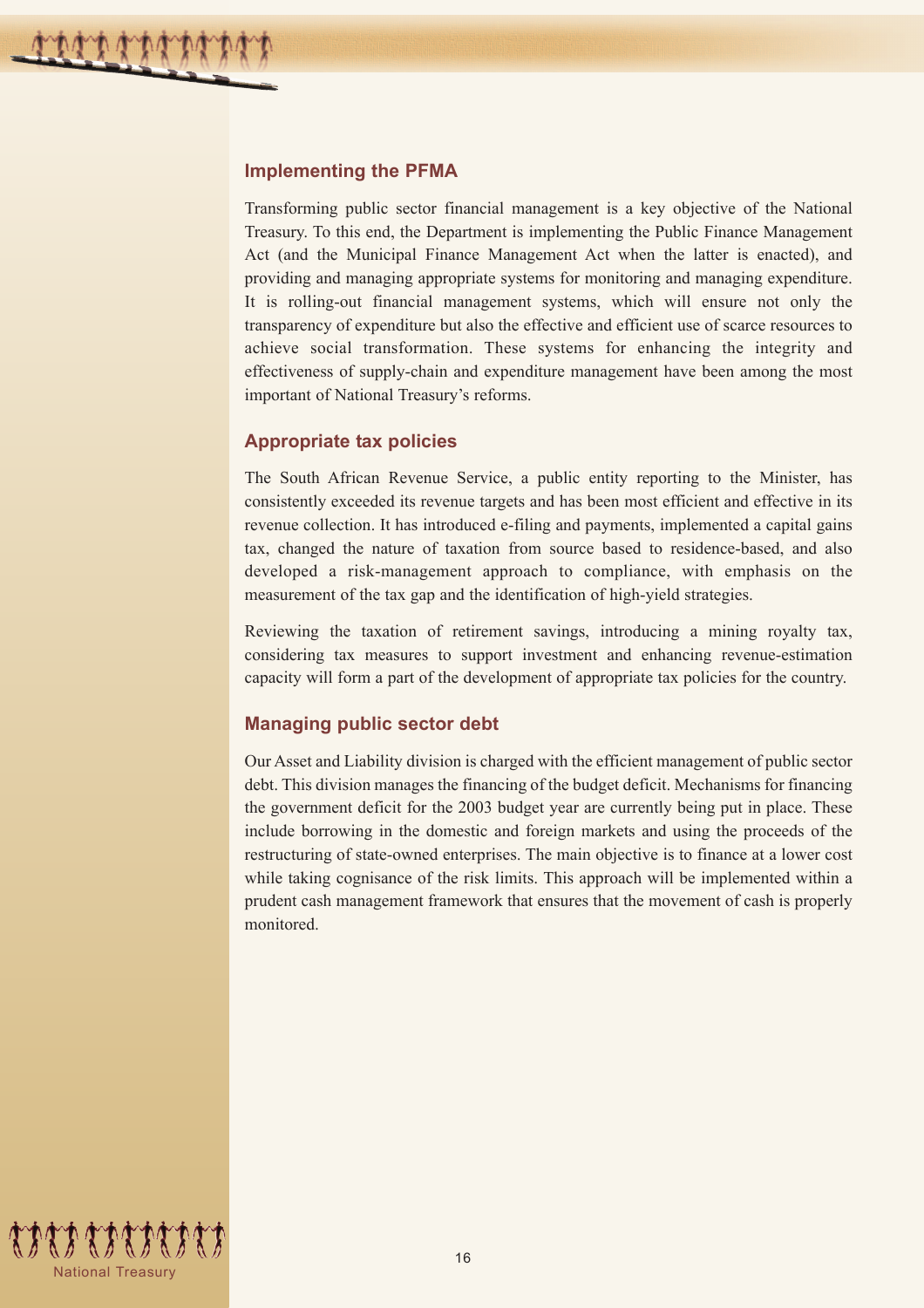#### **ORGANISATIONAL ENVIRONMENT**

The implementation of the National Treasury restructuring has shaped a lot of the organisational environment within the department. This process is now in its final phase and involved a series of activities and consultations with the Department of Public Service and Administration and employee organisations. The restructuring entailed, among others, the creation of appropriate organisational structures for the various chief directorates, the identification of suitable employees for absorption against the new structures and the redeployment of others to appropriate positions within the National Treasury. The enhanced functions of the eight divisions created under the National Treasury required the recruitment of a number of professional staff. The delegation of powers to divisional heads to appoint employees below the senior management level helps to expedite decision-making in the appointment of new staff.

Further expansion of the eight divisions necessitates additional accommodation requirements over the 2003 MTEF period. The National Treasury is considering undertaking infrastructure renovations to the 38 Church Square building, dependent on positive engineering reports. The next three years will also see the completion of refurbishment of the 240 Vermeulen Street building, revision of the internal arrangements in 40 Church Square to optimise divisional accommodation and refurbishment of the Cape Town office at 120 Plein Street. The extensive efforts we put into our accommodation have assisted in creating a far more conducive working environment for National Treasury staff.

The restructuring also impacted on the National Treasury's information technology requirements. National Treasury's new business arrangement demands the re-evaluation of its information technology requirements and calls for the reshaping of its information technology focus over the MTEF period. National Treasury is therefore busy restructuring the Information Technology unit over the next 18 months.

The implementation of the Public Finance Management Act is ongoing, with the National Treasury showing a good implementation record. A risk-management exercise has been completed and a fraud-prevention plan developed. Internal controls and asset management procedures have been implemented.

At the level of management coordination, we have creation the position of Chief Operating Officer in the Office of the Director General. It is envisaged that management coordination, policy support and coordination will be managed from this office.

Each of the eight divisions has developed strategic plans in line with the National Treasury mission and objectives. These plans inform the National Treasury calendar of events and work programme of the next three years.

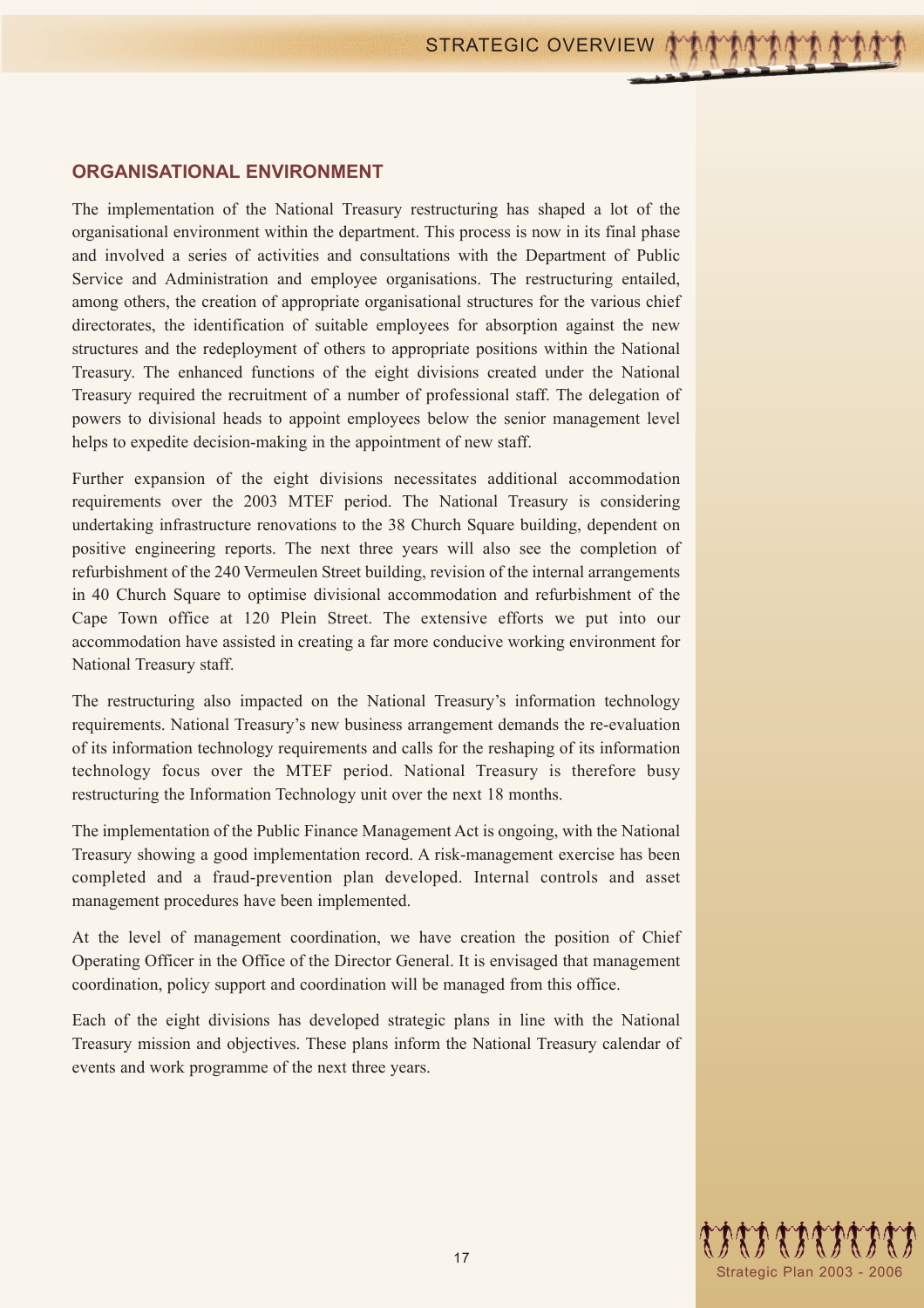#### **RESOURCE PLAN Expenditure estimates**

#### **Table 1: National Treasury**

| Programme                               |                 |                 | Medium-term expenditure estimate |               |             |
|-----------------------------------------|-----------------|-----------------|----------------------------------|---------------|-------------|
|                                         | <b>Adjusted</b> | <b>Revised</b>  |                                  |               |             |
|                                         | appropriation   | <b>Estimate</b> |                                  |               |             |
| R thousand                              | 2002/03         |                 | 2003/04                          | 2004/05       | 2005/06     |
| 1 Administration                        | 118 405         | 112 405         | 102 382                          | 98 598        | 105 490     |
| 2 Economic Planning and Budget          | 124 354         | 101 354         | 122 593                          | 134 598       | 137 343     |
| Management                              |                 |                 |                                  |               |             |
| 3 Asset and Liability Management        | 31 613          | 25 613          | 42 831                           | 42 163        | 45 559      |
| 4 Financial Management and Systems      | 313 584         | 293 584         | 357716                           | 387 473       | 415 191     |
| 5 Financial Accounting and Reporting    | 56 195          | 6 195           | 63 208                           | 69764         | 74984       |
| 6 Provincial and Local Government       | 2 480 000       | 2 355 000       | 3 061 403                        | 3 418 511     | 3 627 451   |
| <b>Transfers</b>                        |                 |                 |                                  |               |             |
| 7 Civil and Military Pensions,          | 1915635         | 1915635         | 2029569                          | 2 163 966     | 2 293 804   |
| <b>Contributions to Funds and Other</b> |                 |                 |                                  |               |             |
| <b>Benefits</b>                         |                 |                 |                                  |               |             |
| 8 Fiscal Transfers                      | 5 316 868       | 5 291 868       | 5 992 605                        | 7 100 589     | 7 136 954   |
| <b>Subtotal</b>                         | 10 356 654      | 10 101 654      | 11 772 307                       | 13 415 662    | 13 836 776  |
|                                         |                 |                 |                                  |               |             |
| Direct charge on the National           |                 |                 |                                  |               |             |
| <b>Revenue Fund</b>                     | 170 692 781     | 170 706 849     | 193 372 030                      | 208 392 096   | 222 626 442 |
| Provinces Equitable Share               | 123 456 849     | 123 456 849     | 142 386 030                      | 155 313 096   | 167 556 442 |
| <b>State Debt Costs</b>                 | 47 235 932      | 47 250 000      | 50 986 000                       | 53 079 000    | 55 070 000  |
|                                         |                 |                 |                                  |               |             |
| <b>Total</b>                            | 181 049 435     | 180 808 503     | 205 144 337                      | 221 807 758   | 236 463 218 |
| Economic classification                 |                 |                 |                                  |               |             |
| Current                                 | 7 682 376       | 7 453 376       | 8 3 3 5 7 1 3                    | 9 501 185     | 9882962     |
| Personnel                               | 153 358         | 117 358         | 206 187                          | 218 418       | 230 205     |
| Social contributions                    | 1777038         | 1777038         | 1890359                          | 2 0 2 3 9 0 4 | 2 145 339   |
| <b>Transfer payments</b>                | 5 283 578       | 5 156 578       | 5 763 374                        | 6748837       | 6 963 623   |
| Other current                           | 468 402         | 402 402         | 475 793                          | 510 026       | 543 795     |
| Capital                                 | 2674278         | 2648278         | 3 436 594                        | 3 9 14 4 7 7  | 3 953 814   |
| <b>Transfer payments</b>                | 2640916         | 2617916         | 3 418 279                        | 3 898 418     | 3 936 677   |
| Acquisition of capital assets           | 33 362          | 30 362          | 18 3 15                          | 16 059        | 17 137      |
|                                         |                 |                 |                                  |               |             |
| <b>Total</b>                            | 10 356 654      | 10 101 654      | 11 772 307                       | 13 415 662    | 13 836 776  |
|                                         |                 |                 | Medium-term expenditure estimate |               |             |
| <b>Adjusted</b>                         | <b>Revised</b>  |                 |                                  |               |             |
| appropriation                           | <b>Estimate</b> |                 |                                  |               |             |
| <b>R</b> thousand                       |                 | 2002/03         | 2003/04                          | 2004/05       | 2005/06     |
| <b>Standard items of expenditure</b>    |                 |                 |                                  |               |             |
| Personnel                               | 153 358         | 117 358         | 206 187                          | 218 418       | 230 205     |
| Administrative                          | 47 369          | 46 369          | 54 881                           | 59 388        | 63 505      |
| Inventories                             | 10 497          | 10 497          | 10 840                           | 11 353        | 11775       |
| Equipment                               | 36 039          | 33 039          | 15 974                           | 13 637        | 15 164      |
| Land and buildings                      | -               |                 | 4800                             | 5 100         | 4 8 0 0     |
| Professional and special services       | 402 326         | 337 326         | 401831                           | 430 478       | 459 191     |
| <b>Transfer payments</b>                | 7 924 494       | 7774494         | 9 181 653                        | 10 647 255    | 10 900 300  |
| <b>Miscellaneous</b>                    | 1782571         | 1782 571        | 1896 141                         | 2 030 033     | 2 151 836   |
| Total                                   | 10 356 654      | 10 101 654      | 11 772 307                       | 13 415 662    | 13 836 776  |

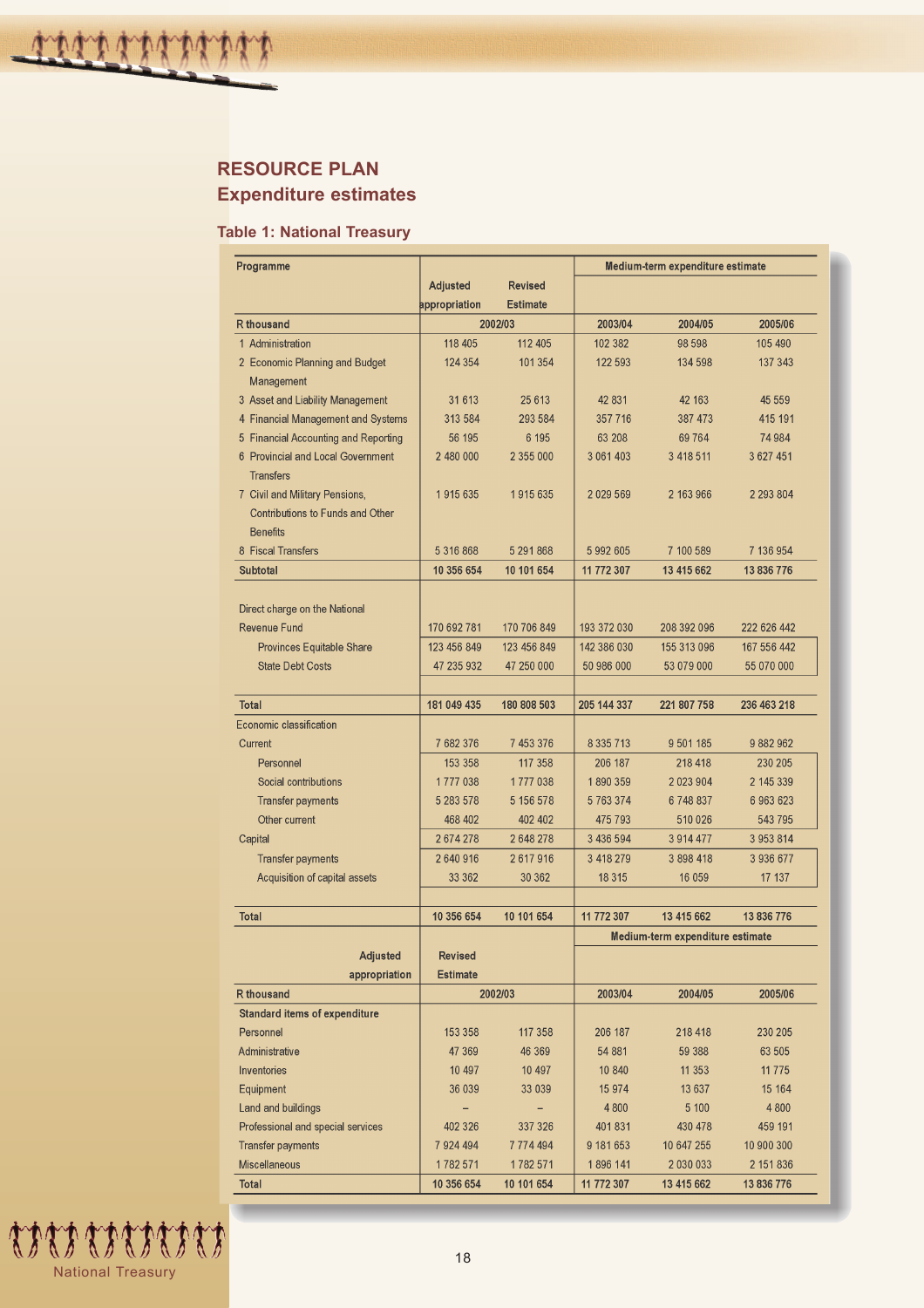#### **EXPENDITURE TRENDS**

In the main, the National Treasury budget vote is made up of transfer payments that make up about 80 per cent of the total budget. These transfers are for Civil and Military Pensions, Secret Services, Fiscal Transfers and Provincial and Local Government Transfers.

The National Treasury's core budget, resourcing Programmes One to Five, amounts to only R688,7 million in 2003/04, R732,6 million in 2004/05 and R778,6 million in 2005/06. This reflects expenditure growth of about 10 per cent a year over the medium term.

The largest structural change to the Department's budget over the past year is the shift of responsibility for accounting systems from *Financial Accounting and Reporting* to *Financial Management and Systems*. This move was designed to ensure greater integration of the management and development of Government's crosscutting financial systems into the planning for the full implementation of the Public Finance Management Act.

The number of employees in the Department rose by almost 41 per cent between 2000/01 and 2001/02, when the amalgamation of the previous departments of Finance and State Expenditure and the creation of new departmental functions necessitated the expansion of posts. However, the Department does not expect to employ more people over the medium term, with personnel numbers remaining at around 750 people.

#### **Direct charges from the National Revenue Fund**

The budget of the National Treasury is used as the vehicle through which funds are channelled to provincial government. This is in terms of the constitutional requirement that they obtain an equitable share of revenues raised through national taxes. In addition, it is through the budget of the National Treasury that funds are allocated for the servicing of Government's debt obligations. The direct charges on the National Revenue Fund will rise by a little over 9 per cent a year over the medium term.

Allocations to the provinces will continue to grow at over 10 per cent a year over the medium term. This growth facilitates the overall increase in spending on services to the public, especially through the social services sector, which is funded through provincial government budget.

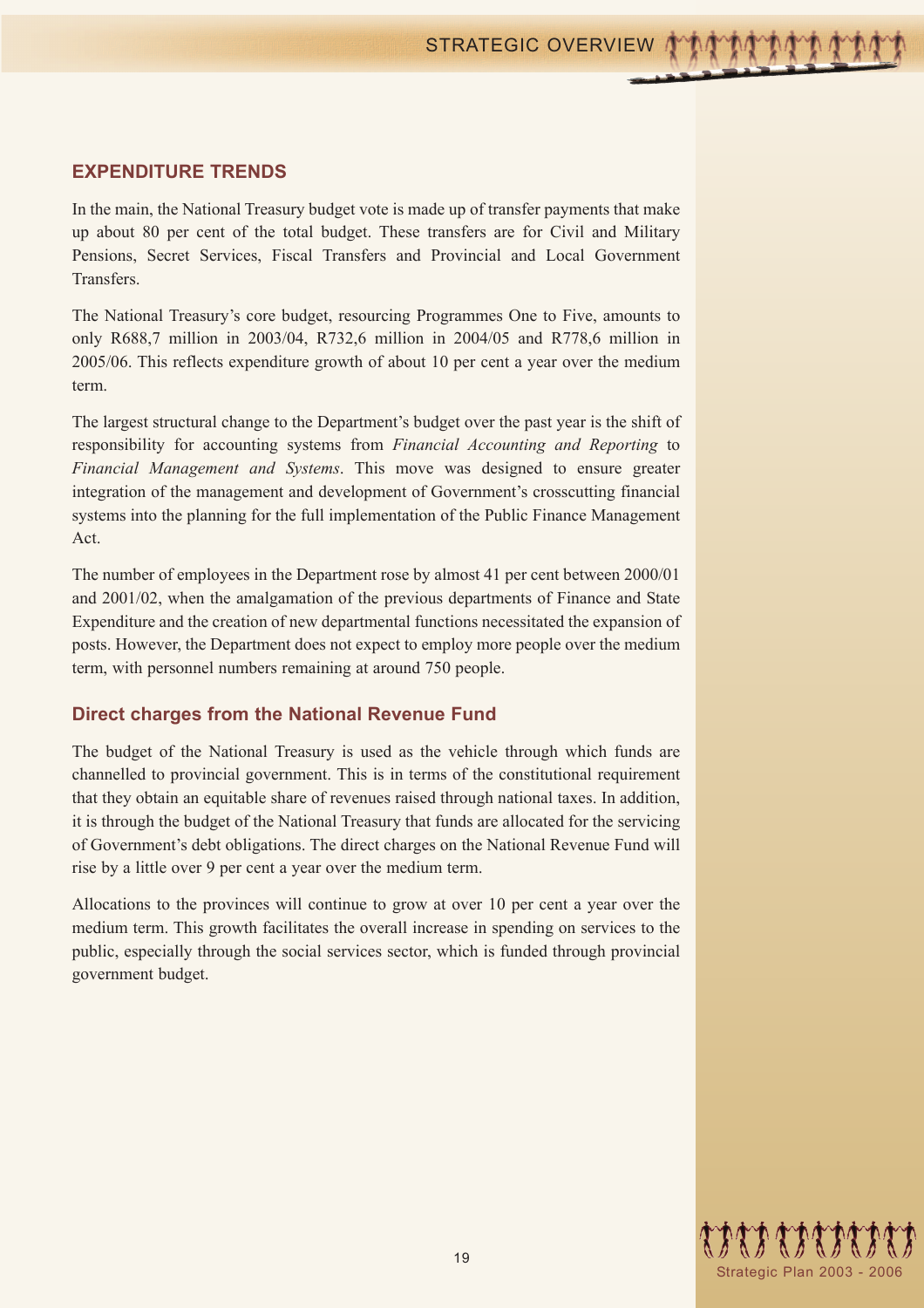

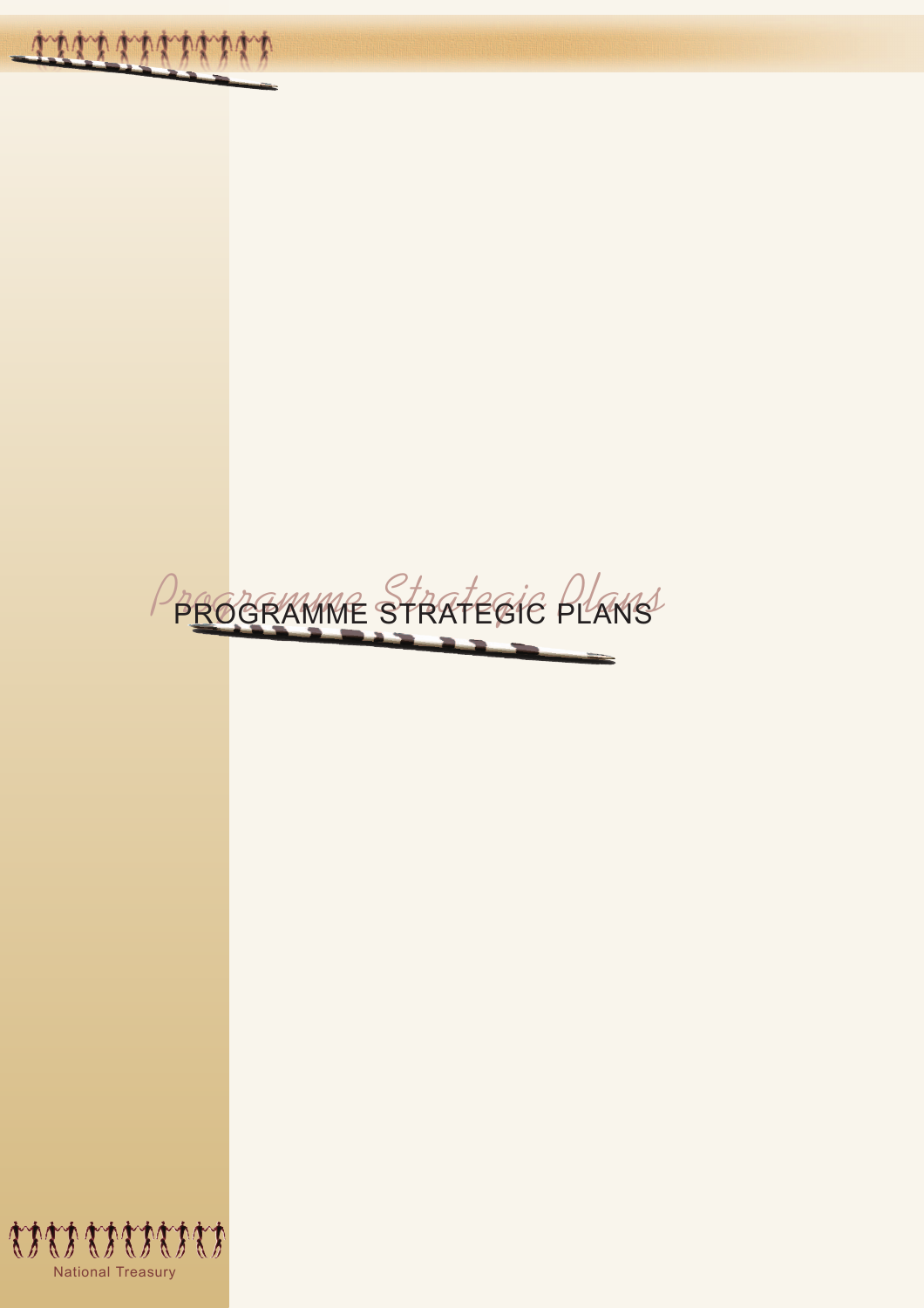*Programme Strategic Plans* **Programme Strategic Plans**

#### **PROGRAMME 1: ADMINISTRATION**

**Purpose**: *Administration* provides strategic management and administrative support to the National Treasury, giving political and managerial leadership to the work of the Department.

**Measurable objective**: The programme aims to provide an effective management and administrative support service to the core business divisions within National Treasury through continuous refinement of organisational strategy and structure to ensure compliance with applicable legislation and appropriate best practices.

The programme is divided into five subprogrammes:

- The *Minister* subprogramme provides for the Ministry of Finance and includes Parliamentary and Ministerial support services.
- The *Deputy Minister* subprogramme provides for the Office of the Deputy Minister of Finance and related support services.
- *Management* funds the Office of the Director General and related support services.
- *Corporate Services* supports the administration and smooth running of the Department.
- *Sector Education and Training Authority* (Seta) allocates funds to Fasset, the Sector and Education Training Authority for finance, accounting, management consulting and other financial services.

#### **Policy Developments**

The Minister of Finance, as a Member of Parliament, places a high premium on the Ministry's interaction with the Legislature. The Ministry ensures active collaboration with Members of Parliament and with the parliamentary committees on an ongoing basis. Key to this objective is the *Parliamentary Office* located in the *Ministry*.

Headed by a director, the *Parliamentary Office* has to foster a transparent and cooperative working environment with Parliament. It is the representative office of the Minister of Finance at Parliament and the vehicle through which financial policies and procedures and legislation are presented to Parliament for consideration and approval.

The Office facilitates the flow of information from the Treasury via Cabinet to Parliament. It serves a liaison role by ensuring that parliamentary decisions are forwarded to Treasury and, in this way, policy drafters are kept abreast of the views of public representatives.

The *Parliamentary Office* is essentially a service provider to the Minister of Finance, the three departments under his executive authority (the National Treasury, the South African Revenue Service and Statistics South Africa) and the two chairpersons of the respective finance committees in Parliament.

Over the next three years the Office aims to build on the Minister's proactive relationship with Parliament, maintaining collegial and cooperative relationships with political